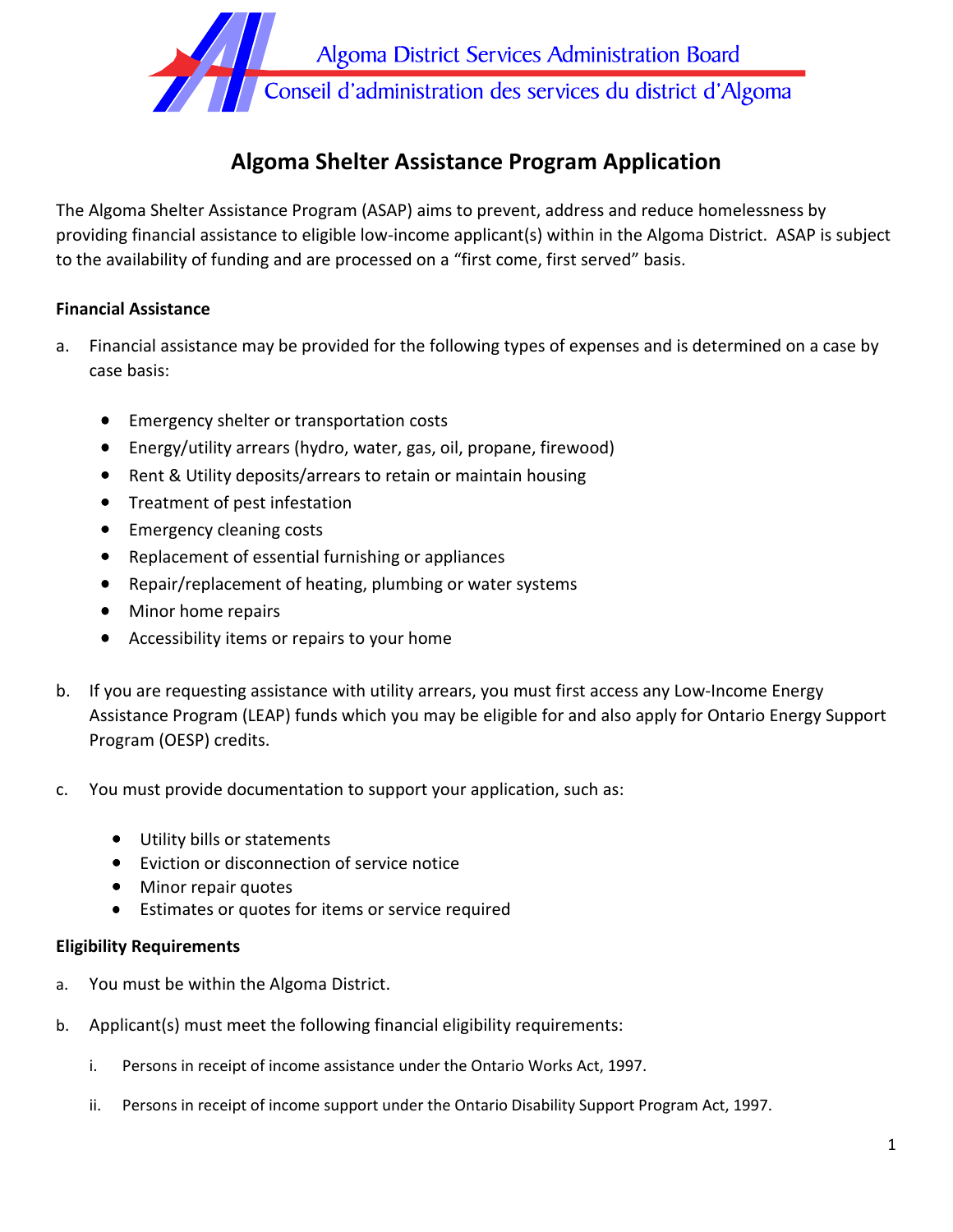

iii. Persons verified to meet the income based financial eligibility requirement prescribed by the ADSAB – Low Income Measure (LIM) – Before Tax:

#### Low-Income Measures Thresholds (LIM - Before Tax)

| <b>Household size</b> | Before-tax income |
|-----------------------|-------------------|
| 1 person              | 25,516            |
| 2 persons             | 36,084            |
| 3 persons             | 44,194            |
| 4 persons             | 51,031            |
| 5 persons             | 57,054            |
| 6 persons             | 62,500            |
| 7 persons             | 67,508            |

To convert to other household sizes, multiply the value in the one-person household by the square root of the desired household size.

Source: Statistics Canada, 2016 Census of Population

*Household income includes income of all household members aged 18 and over. Dependant full-time student income is exempt.*

- c. You must provide documentation to verify your identity:
	- Birth Certificate
	- Driver's License
	- Health Card
	- Indian Status Identity Card
	- Other
- d. If you are not currently in receipt of Ontario Works or ODSP, you must provide documentation to verify your income, examples:
	- Employment Pay Stubs
	- Employment Insurance Stubs
	- WSIB Stubs
	- Support Order/Letters/Receipts
	- Investment Income
	- **Pensions**
	- Ontario Student Assistance Program (OSAP)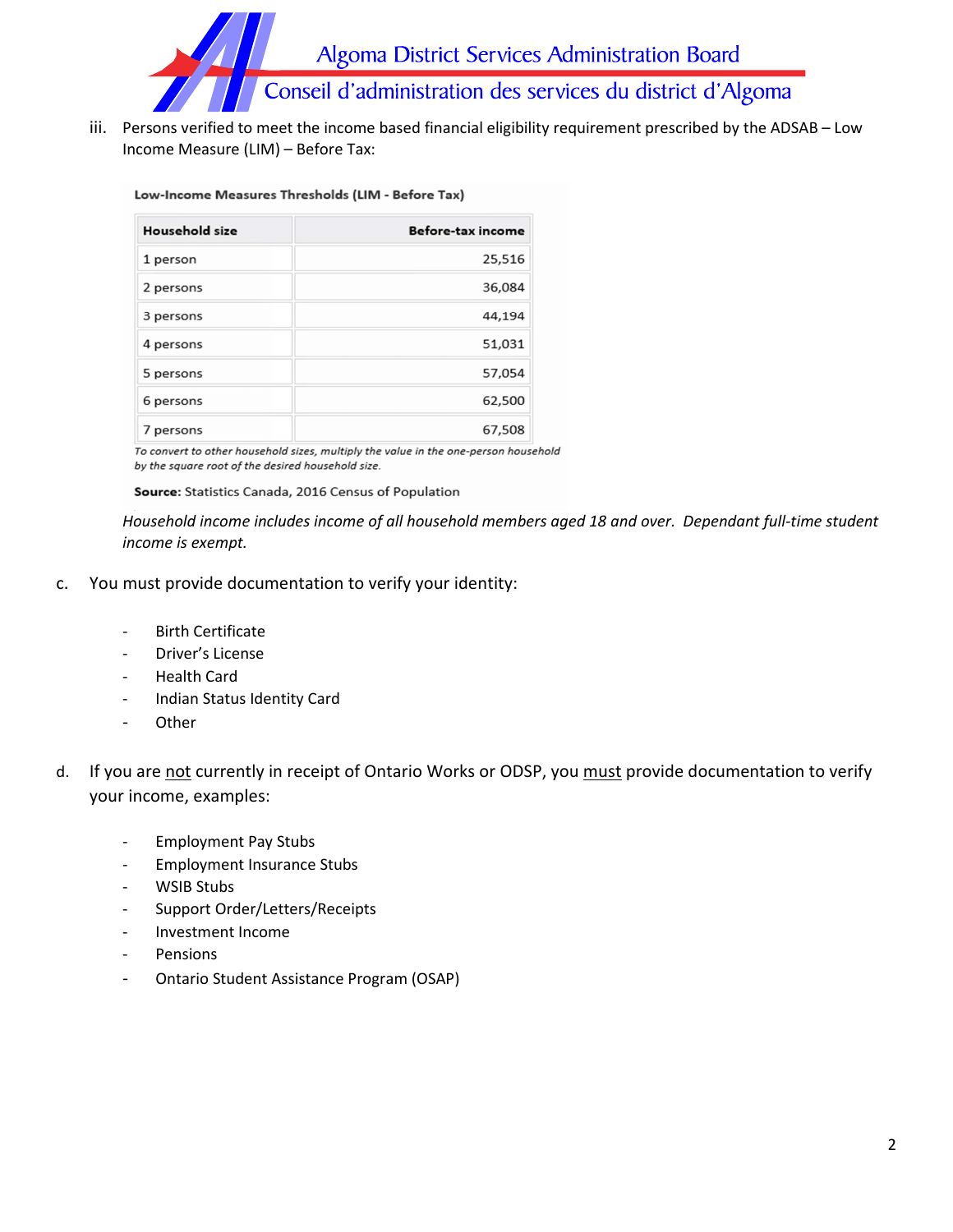

# **Algoma Shelter Assistance Program (ASAP)**

### **SECTION 1: Applicant(s) Information**

|           | Are you currently receiving services from any of the following programs? (check all that apply):          |                        |                              |    |                      |                |             |
|-----------|-----------------------------------------------------------------------------------------------------------|------------------------|------------------------------|----|----------------------|----------------|-------------|
| $\Box$    | Child Care Subsidy $\Box$ Housing Services $\Box$ Ontario Works $\Box$ Ontario Disability Support Program |                        |                              |    |                      |                |             |
|           | What is the name of your Client Services Worker or ODSP Worker?                                           |                        |                              |    |                      |                |             |
|           |                                                                                                           |                        |                              |    |                      |                |             |
|           | Have you previously received assistance under this program within this calendar year? $\Box$ Yes $\Box$   |                        |                              |    |                      | <b>No</b>      |             |
|           |                                                                                                           |                        |                              |    |                      |                |             |
|           |                                                                                                           |                        | <b>Household Information</b> |    |                      |                |             |
|           | How many people reside in the household?                                                                  |                        |                              |    |                      |                | #           |
|           | How many people are over the age of 18 years?                                                             |                        |                              |    |                      |                | #           |
|           | Include all Household Members over the age of 18 and indicate if they are a dependant                     |                        |                              |    |                      |                |             |
|           | <b>Surname</b>                                                                                            | <b>First Name</b>      |                              |    | <b>Annual Income</b> |                | Dependant?  |
|           |                                                                                                           |                        |                              |    |                      |                |             |
|           |                                                                                                           |                        |                              | \$ |                      |                |             |
|           |                                                                                                           |                        |                              | \$ |                      |                | l 1         |
|           |                                                                                                           |                        |                              | \$ |                      |                |             |
|           |                                                                                                           |                        |                              | \$ |                      |                | $\Box$      |
|           |                                                                                                           |                        |                              | \$ |                      |                | П           |
|           |                                                                                                           |                        |                              | \$ |                      |                | П           |
|           |                                                                                                           |                        |                              | \$ |                      |                |             |
|           |                                                                                                           |                        |                              | \$ |                      |                |             |
|           | <b>Address and Contact Information:</b>                                                                   |                        |                              |    |                      |                |             |
|           | Street (include P.O. Box if applicable)                                                                   |                        |                              |    |                      |                |             |
| Town/City | <b>Contact Phone Number</b>                                                                               | Alternate Phone Number |                              |    |                      | Province<br>ON | Postal Code |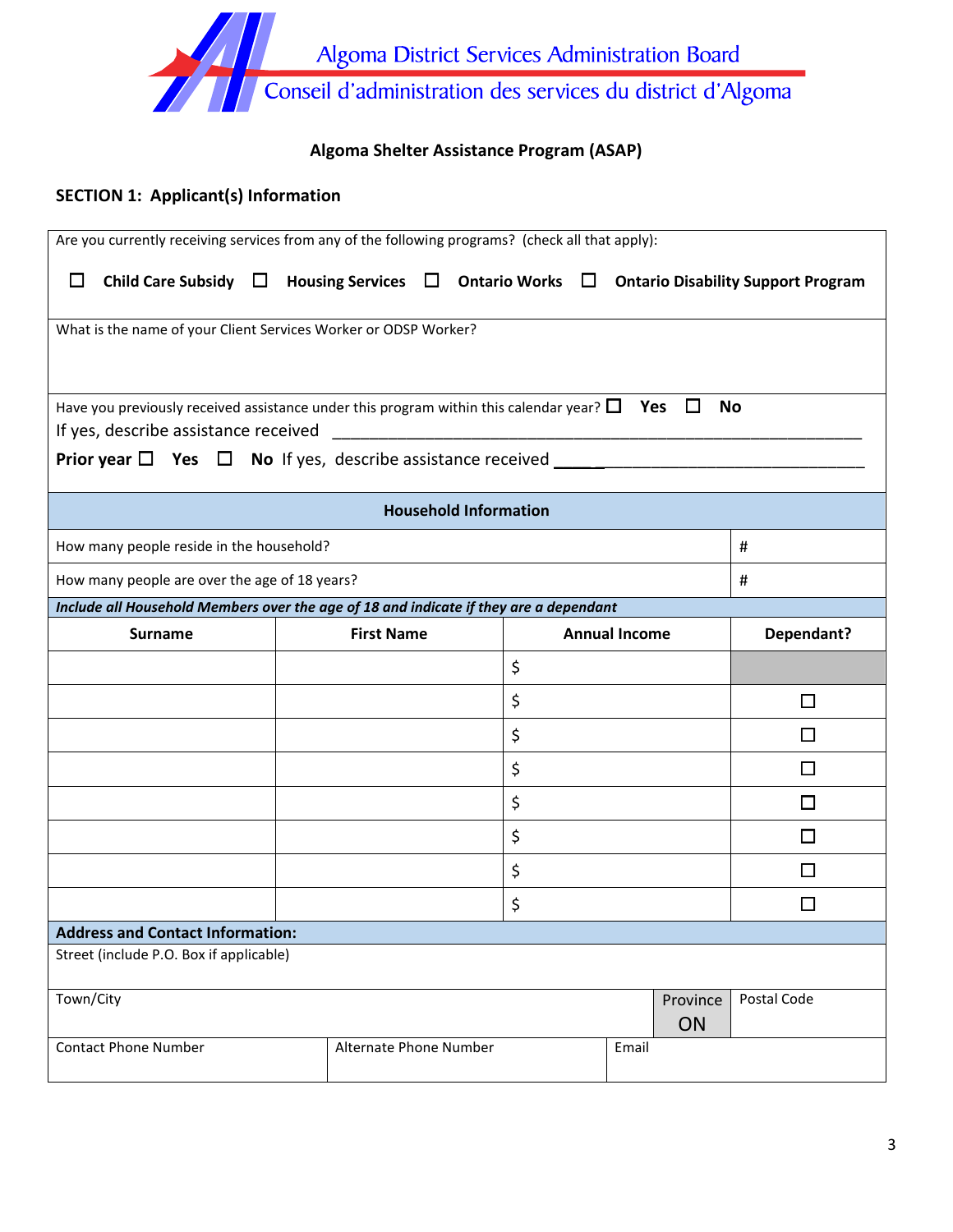Algoma District Services Administration Board<br>Conseil d'administration des services du district d'Algoma

# **SECTION 2: Reason for Application** *(Complete all parts that apply)*

☐ **Utility Costs** (Deposits, Disconnections, Fees and Arrears) – COMPLETE PART A

☐ **Minor Repairs / Heating Vessels/Sanitation** – COMPLETE PART B

☐ **Rent** (Deposit and Arrears) – COMPLETE PART C

☐ **Moving Costs** – COMPLETE PART D

☐ **Other** (Related to shelter costs not listed above) – COMPLETE PART E

| PART A - Utility Costs (Deposits, Disconnections, Fees and Arrears)                                             |                                |                |                            |
|-----------------------------------------------------------------------------------------------------------------|--------------------------------|----------------|----------------------------|
| Amount of Request                                                                                               | \$                             |                |                            |
| <b>Request Details:</b>                                                                                         |                                |                |                            |
| $\Box$ Deposit/Fee<br>$\Box$ Arrears<br>$\Box$ Other – Specify:                                                 |                                |                |                            |
| Questions:                                                                                                      |                                |                |                            |
| Have you applied for the Low-income Energy Assistance Program (LEAP)?                                           |                                |                | $\Box$ Yes<br>$\Box$ No    |
| Have you applied for any other type of assistance?                                                              |                                |                | $\Box$ Yes<br>$\square$ No |
| Have you made arrangements with your Utility Provider for any arrears owing?<br>If YES, please provide details: |                                |                | $\square$ Yes<br>$\Box$ No |
| Have you provided supporting documentation (Invoices, Notices, Letters)?                                        |                                |                | $\Box$ Yes                 |
| <b>Utility Provider Information</b>                                                                             |                                |                |                            |
| Name of Utility Provider                                                                                        | <b>Customer Account Number</b> |                |                            |
| Street (include P.O. Box if applicable)                                                                         |                                |                |                            |
| Town/City                                                                                                       |                                | Province<br>ON | Postal Code                |
| Name of Utility Provider                                                                                        | <b>Customer Account Number</b> |                |                            |
| Street (include P.O. Box if applicable)                                                                         |                                |                |                            |
| Town/City                                                                                                       |                                | Province<br>ON | Postal Code                |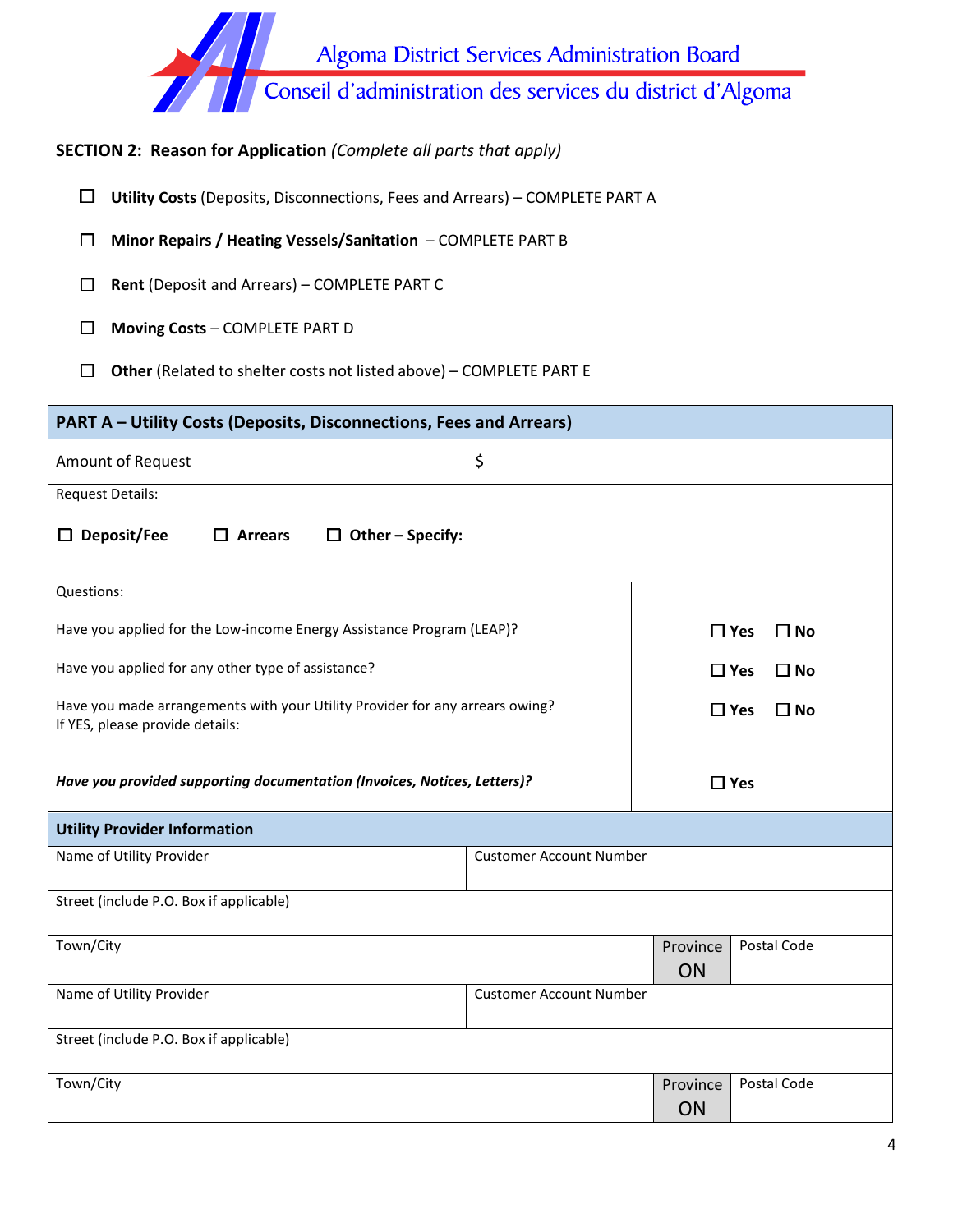

| <b>PART B - Minor Repairs / Heating Vessel / Sanitation</b>                  |                         |                                                |            |                                    |
|------------------------------------------------------------------------------|-------------------------|------------------------------------------------|------------|------------------------------------|
| Amount of Request                                                            |                         | \$                                             |            |                                    |
| <b>Request Details:</b>                                                      |                         |                                                |            |                                    |
| Minor Repair $\Box$                                                          | Accessibility $\square$ | Heating Vessels $\Box$                         |            | Sanitation (Water/plumbing) $\Box$ |
| <b>Repair Details:</b>                                                       |                         |                                                |            |                                    |
|                                                                              |                         |                                                |            |                                    |
|                                                                              |                         |                                                |            |                                    |
|                                                                              |                         |                                                |            |                                    |
| Have you provided supporting documentation (Estimates, Quotes and Invoices)? |                         |                                                | $\Box$ Yes |                                    |
| <b>Provider/Contractor Information</b>                                       |                         |                                                |            |                                    |
| Name of Provider/Contractor                                                  |                         | <b>Customer Account Number (If Applicable)</b> |            |                                    |
| Street (include P.O. Box if applicable)                                      |                         |                                                |            |                                    |
| Town/City                                                                    |                         |                                                | Province   | Postal Code                        |
|                                                                              |                         |                                                | <b>ON</b>  |                                    |

| <b>PART C - Rent (Deposits and Arrears)</b>                                                             |                         |
|---------------------------------------------------------------------------------------------------------|-------------------------|
| Amount of Request                                                                                       | \$                      |
| <b>Request Details:</b>                                                                                 |                         |
| $\Box$ Other – Specify:<br>$\Box$ Arrears<br>$\Box$ Deposit                                             |                         |
| Questions:                                                                                              |                         |
| Have you received an eviction notice?                                                                   | $\Box$ Yes<br>$\Box$ No |
| Have you applied for any other type of assistance?                                                      | $\Box$ Yes<br>$\Box$ No |
| Have you made arrangements with your Landlord for any arrears owing?<br>If YES, please provide details: | $\Box$ Yes<br>$\Box$ No |
| Have you provided supporting documentation (Invoices, Notices, Letters)?                                | $\Box$ Yes<br>l I No    |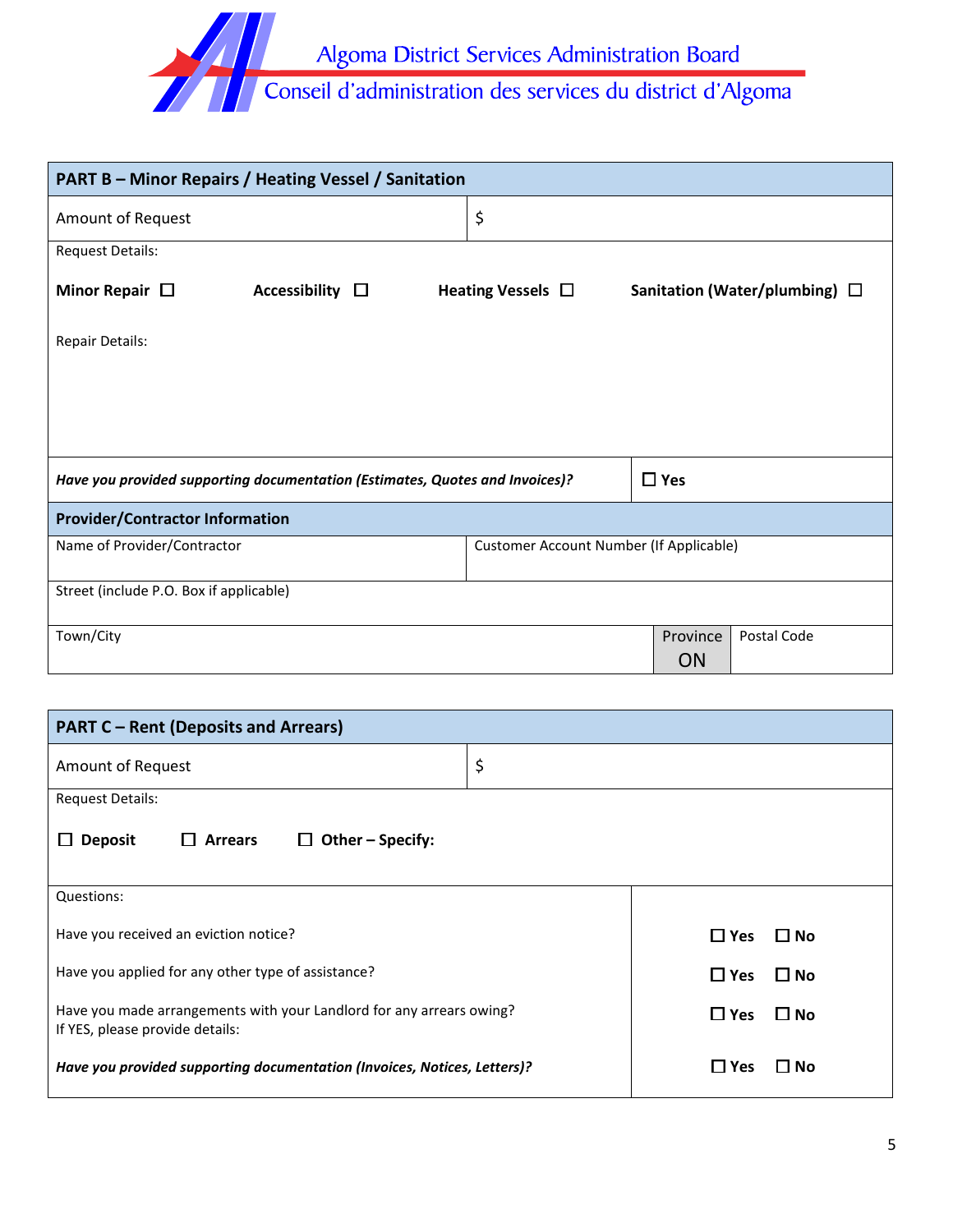Algoma District Services Administration Board<br>Conseil d'administration des services du district d'Algoma

| What will deposit be used for:                                       | What date is the deposit required: |          |             |
|----------------------------------------------------------------------|------------------------------------|----------|-------------|
| $\Box$ Last month's rent<br>$\Box$ Other:                            |                                    |          |             |
|                                                                      |                                    |          |             |
| <b>Arrears Details</b>                                               |                                    |          |             |
| List the months and amounts of unpaid rent per month:                |                                    |          |             |
|                                                                      |                                    |          |             |
|                                                                      |                                    |          |             |
|                                                                      |                                    |          |             |
| Please explain why you have been unable to the pay the rent amounts: |                                    |          |             |
|                                                                      |                                    |          |             |
|                                                                      |                                    |          |             |
|                                                                      |                                    |          |             |
| <b>Address Associated with Request</b>                               |                                    |          |             |
| Street (include P.O. Box if applicable)                              |                                    |          |             |
| Town/City                                                            |                                    | Province | Postal Code |
|                                                                      |                                    | ON       |             |
| <b>Landlord Information</b>                                          |                                    |          |             |
| Name of Landlord                                                     | Landlord Phone Number              |          |             |
| Street (include P.O. Box if applicable)                              |                                    |          |             |
| Town/City                                                            |                                    | Province | Postal Code |
|                                                                      |                                    | ON       |             |

| <b>PART D - Moving Costs</b> |    |
|------------------------------|----|
| Amount of Request            | \$ |
| Reason for Request:          |    |
|                              |    |
|                              |    |
|                              |    |
|                              |    |
|                              |    |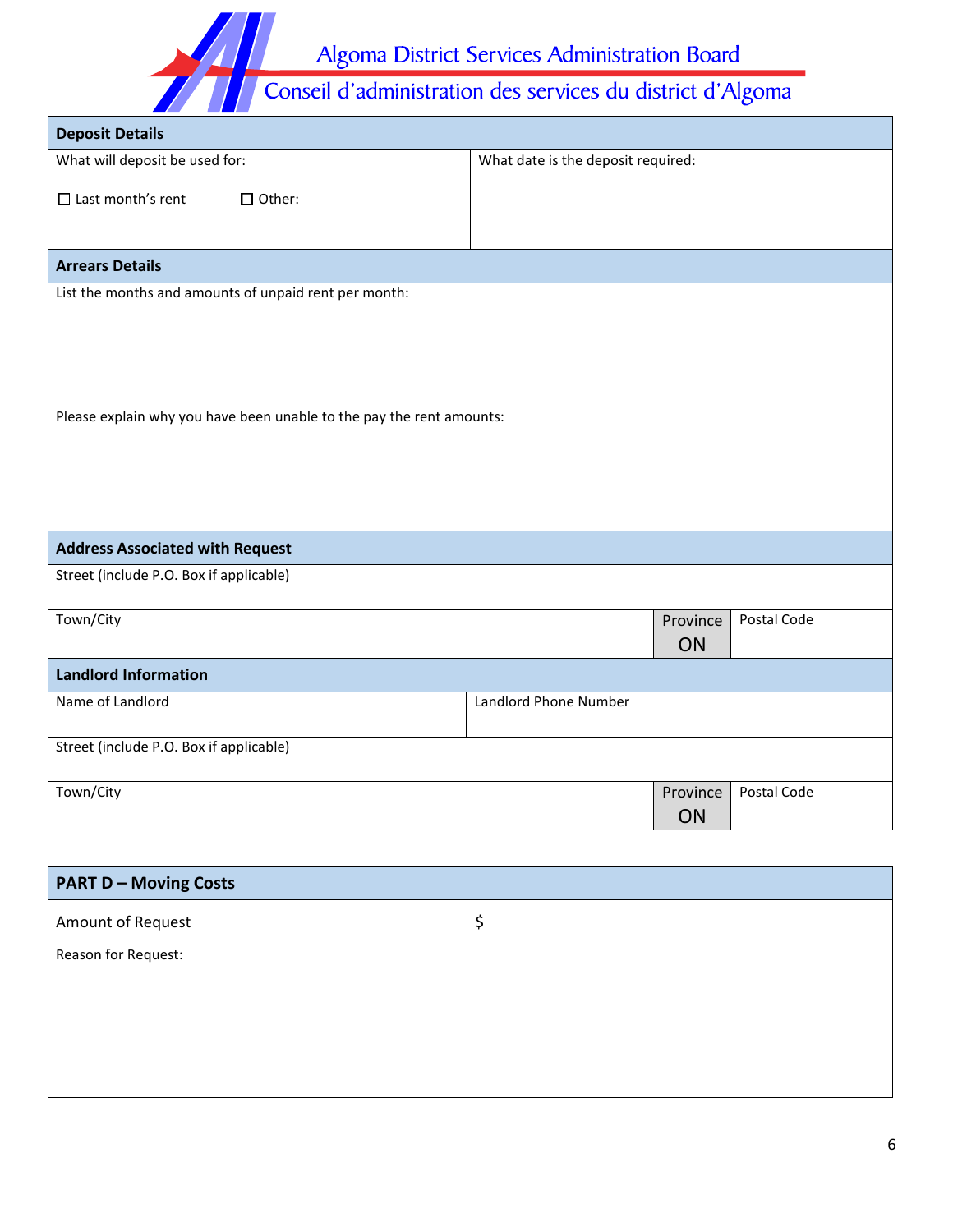Algoma District Services Administration Board<br>Conseil d'administration des services du district d'Algoma

| <b>Cost Estimates:</b>                                                       |                       |            |                   |
|------------------------------------------------------------------------------|-----------------------|------------|-------------------|
| <b>Rentals (Vehicle, Trailer, etc.)</b><br>⊔                                 | <b>Moving Company</b> |            | <b>Individual</b> |
|                                                                              |                       |            |                   |
| Have you provided supporting documentation (Estimates, Quotes and Invoices)? |                       | $\Box$ Yes |                   |
| <b>Provider Information</b>                                                  |                       |            |                   |
| Name of Provider                                                             | <b>Phone Number</b>   |            |                   |
| Street (include P.O. Box if applicable)                                      |                       |            |                   |
| Town/City                                                                    |                       | Province   | Postal Code       |

| Postal Code |
|-------------|
|             |